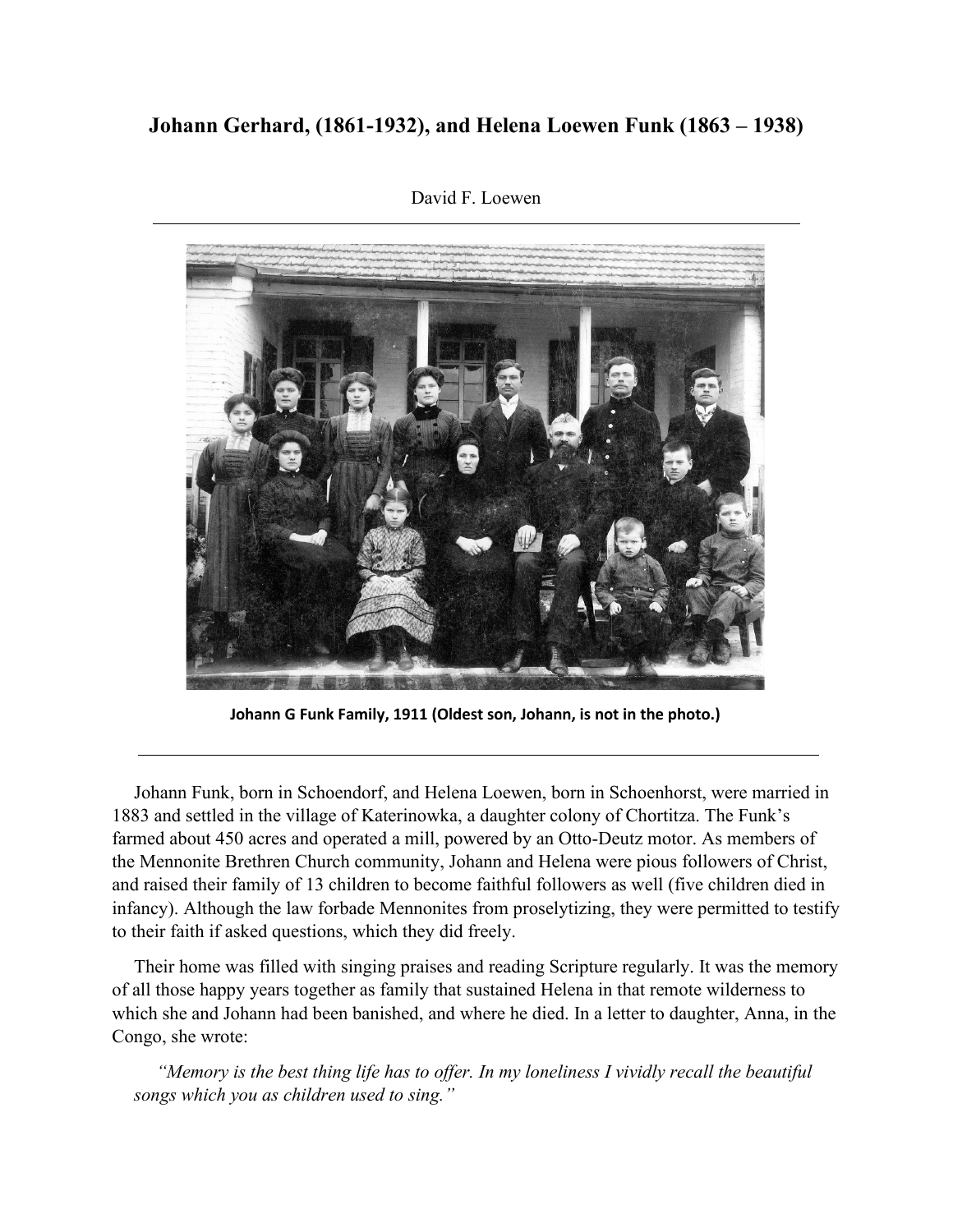All the children were well educated, and Johann subscribed to journals from America and Germany, and maintained a small library of classic literature and theology. He was ordained as a preacher in his fifties, and realizing his need to improve his language skills, registered for evening classes. In addition to being a successful farmer and a preacher, Johann was also a skilled craftsman who built their furniture in his well-equipped workshop.

Helena Loewen's father, Jacob Loewen, died when she was 12, and her mother when she was 18. She had little formal education, but enjoyed reading and had a sharp sense of humour. She appeared to possess boundless energy for all the work she engaged in and enjoyed doing. She found her strength in her faith, and was often heard to say, "He who abides in me bears much fruit, for without me you can do nothing." In her apron pocket one could always find a New Testament. Apparently, she knew the gospel of John from memory.

Then came the Revolution and the Civil War, and Katerinowka lay in the path of opposing forces, but Machno's men would wreak the most havoc. Even though the village of Katerinowka was on his 'black list' (villages to be destroyed and lives decimated), the Funks survived that storm, although they had been harassed and threatened, and their home and farm ransacked and pillaged.

By 1921, five of the Funk children were married and had received their inheritance. They may have escaped the raids experienced by their parents.. The others were not so fortunate, and in her memoirs, Anna (Funk) Bartsch describes the harrowing, and perhaps, miraculous 'escapes' from the clutches of Machno's men.

By 1927, Johann Funk's financial resources had been depleted and he was concerned about his two unmarried daughters, Anna and Helena. He offered to sell his threshing outfit to pay for their trip to Canada, which the two girls accepted. After 10 months of waiting, their passports suddenly came, giving them only four days to prepare their departure. In her memoirs, Anna writes:

*Looking back, I can still see the train coming around the bend. My body trembles – can I bear it? I draw aside for a few minutes, alone and an inaudible groan wells up within me! I have made a free decision to say good-bye, which I sense somehow will be forever! A final embrace – there are no words – we are speechless, father, mother, and the others who are with us. We board. We wave good-bye. Auf Wiedersehen! But this was never to be. We never saw each other again (*The Hidden Hand, Bartsch*).*

Failed government promises and the years of marauding bandits drove thousands of Mennonites to emigrate between 1923-1929. Those who had not left, were very ready to emigrate in 1929, including Johann and Helena Funk. In his memoirs, Johann Funk's grandson, Aron Funk, writes:

*Almost all the Mennonites wanted to leave, our parents were among them, but it was no longer possible. Our grandparents (Johann Funks) also wanted to go, but they wanted all the children to leave first and then they would follow. Those who didn't take the first chance had to stay behind, and most of them perished.*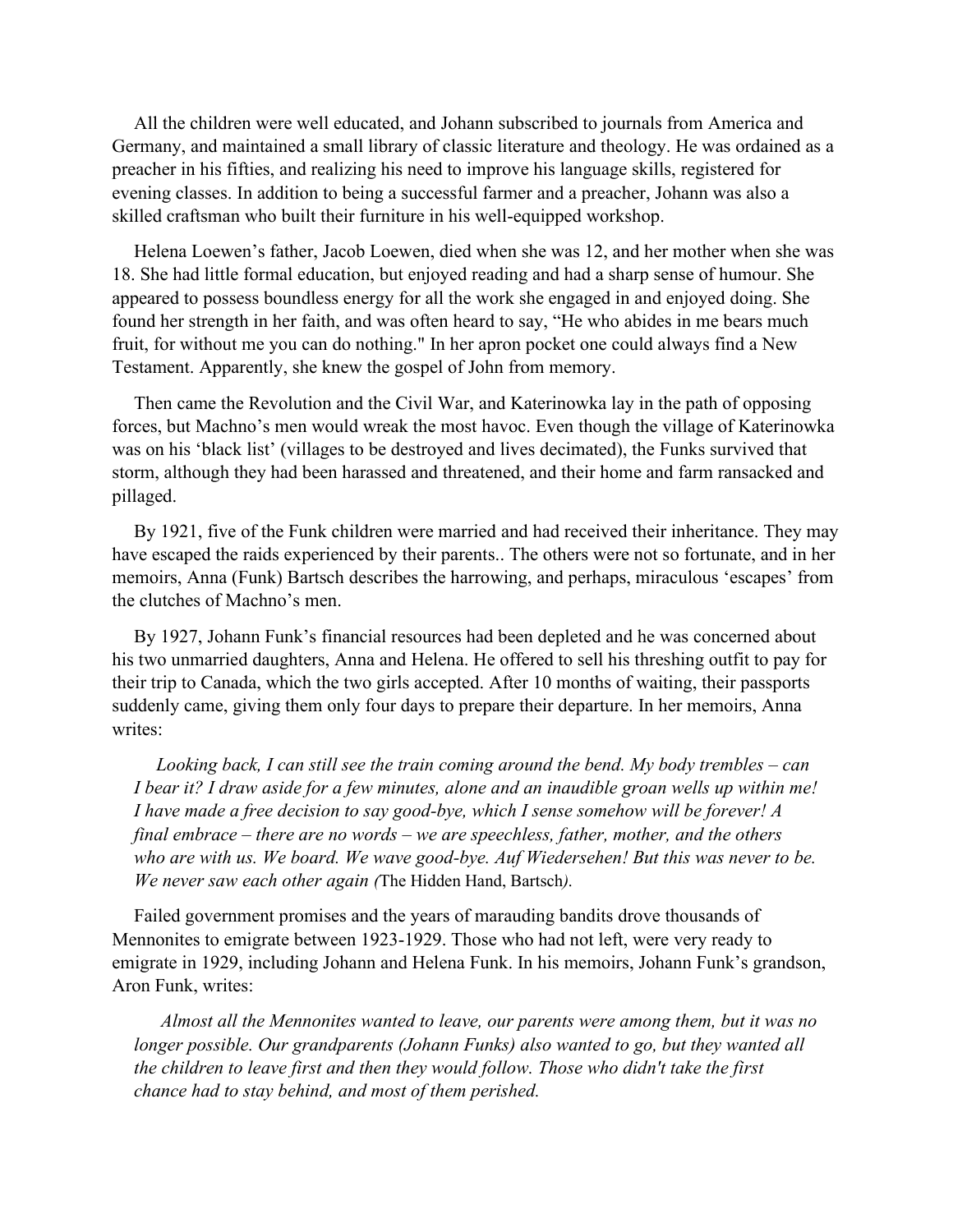Time was not on their side and the delay would cost Johann his life. In 1929, Johann and Helena made the decision to join thousands of other Mennonites at the "Gates of Moscow". I am assuming that he had already been dispossessed of his farm holdings under Stalin's dekulakization policy. In Moscow, Johann was arrested and exiled to a wilderness workcamp in Ryabinovik, Siberia. Helena voluntarily joined him in this exile, where he died of starvation on February 16, 1932, at the age of 70. His oldest son, Johann, had arrived prior to his death and remained until his passing. Aron Funk writes in his memoirs:

*Our grandparents were also exiled to the north. Grandfather died in the banishment. Uncle Johann Funk went there while he was still alive, but already weak and ill, and stayed there until he died. After grandfather's death, grandmother was released, and Uncle Johann brought her back with him.*

Anna Funk Bartsch, now serving a first term as missionary in the Belgian Congo, with her husband, Heinrich, recalls getting a letter from her mother in Siberia, dated November 1932.

*She wrote that my father had died. I had seen my parents for the last time in 1927 when on their advice, my sister Lena and I had left them to go to Canada. They had planned to join us, but things hadn't worked out that way. They too had come to the gates of Moscow but instead of going to Canada, father was sent into a prison camp in Siberia and mother joined him voluntarily. He was already 70 years old. There they worked for three hard years in a slave labor camp and hungered. Finally even father's generally strong body gave way and he succumbed. News of this shattered me (*The Hidden Hand, Bartsch*).*

Upon returning to Ukraine, Helena rejoined her daughter Susanna, in Nikolaital, where she died on December 23, 1938, at the age of 75. One account indicates that she never fully recovered her health after the three starvation-filled years in the Gulag.

Between 1924 and 1927, five of the Funk children emigrated to Canada – Jacob, Helena, Margareta, Anna, and Cornelius.

Four sons were arrested and sent eastward, where they perished or disappeared without a trace. Johann Funk had five daughters from his two marriages, three of which lived into adulthood: Lydia, Frieda, and Anna. In 1941, Johann was "drafted" into the army and disappeared without a trace. Regarding the other three, at this point I only know of the dates when they disappeared from their families: Isaac (1931), Heinrich (1934), and Abram (1936)<sup>1</sup>.

David Funk lost his property in 1933, under the same dekulakization policy that victimized his father. His son, Aron, writes:

*Everything was taken away from us and we had to leave our house, which was demolished. When collectivization started, our father became an accountant in the Collective, and he always wanted to be very honest. But with this Soviet government that was no longer possible. The accountant was not allowed to record it accurately, but the way the superiors wanted it. For example, our father was supposed to write down working*